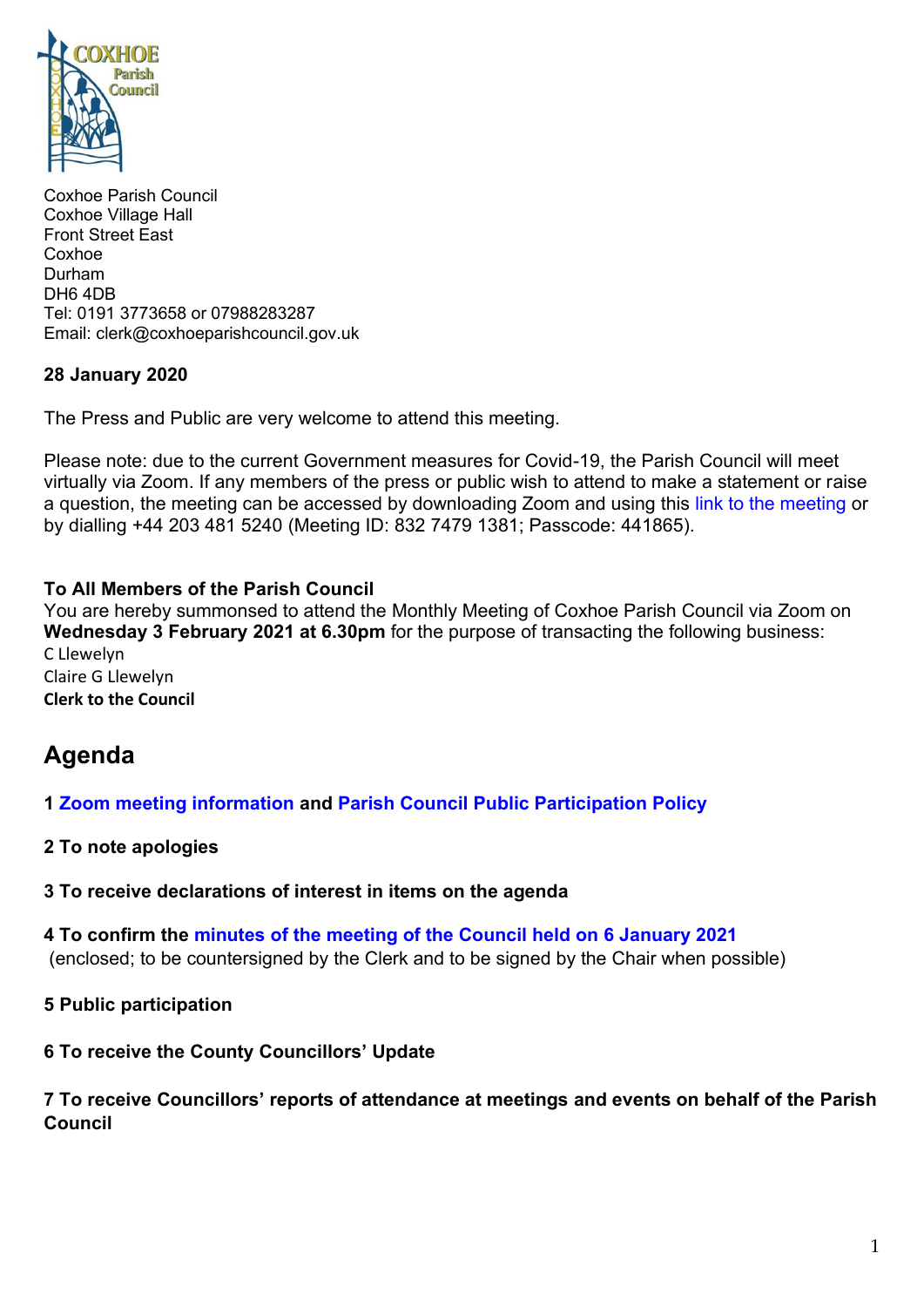#### **8 To confirm dates for Annual Assembly of Electors and Annual Meeting and Council meetings 2021 to 2022** (report enclosed)

a) To confirm a date for Annual Assembly of Electors and Annual Meeting of Coxhoe Parish Council 2021

b) To confirm dates of Council Ordinary meetings and Committee meetings for the municipal year 2021 to 2022

## **9 Financial matters** (enclosed)

- a) Finance Report, Bank Reconciliation and Payment Schedule
- b) Employer costs
- c) To consider a Savings account and receipt of precept
- d) Budget

## **10 Review of Internal Audit and Appointment of Internal Auditor** (report enclosed)

## **11 Clerk's Report** (enclosed)

- a) To consider Matters raised by residents
- b) Coxhoe & Area Community Pantry

### **12 Parish Council Youth Provision Report** (enclosed)

### **13 To approve Quarrington Hill Allotments Tenancy Agreement** (report enclosed)

#### **14 To approve Parish Council Policies**

- a) Equal Opportunities Policy
- b) Training Policy

#### **15 Planning, Correspondence and Consultations Report** (enclosed)

- a) To consider planning applications
- 1. DM/20/03748/FPA The Bridge House, Station Road East, Coxhoe
- 2. DM/21/00114/CEU Hill Top Farm, Quarrington Hill
- b) To note approved, withdrawn and refused decisions
- c) To consider correspondence

1. Cassop-cum-Quarrington Neighbourhood Plan Proposal - Regulation 16 of the Neighbourhood Planning (General) Regulations 2012 and the Localism Act 2011

#### d) To consider a response to consultations

1. Durham County Council Minerals and Waste Development Plan Document consultation

2. Durham County Council Parking and Accessibility Supplementary Planning Document consultation

3. Durham County Council consultation on C67 Cornforth Lane, Coxhoe, Bus Gate and No Entry Order 2021

4. Durham County Council consultation on making County Durham a safer space

5. County Durham Health and Wellbeing Board consultation on health and wellbeing strategic objectives

e) To note bulletins